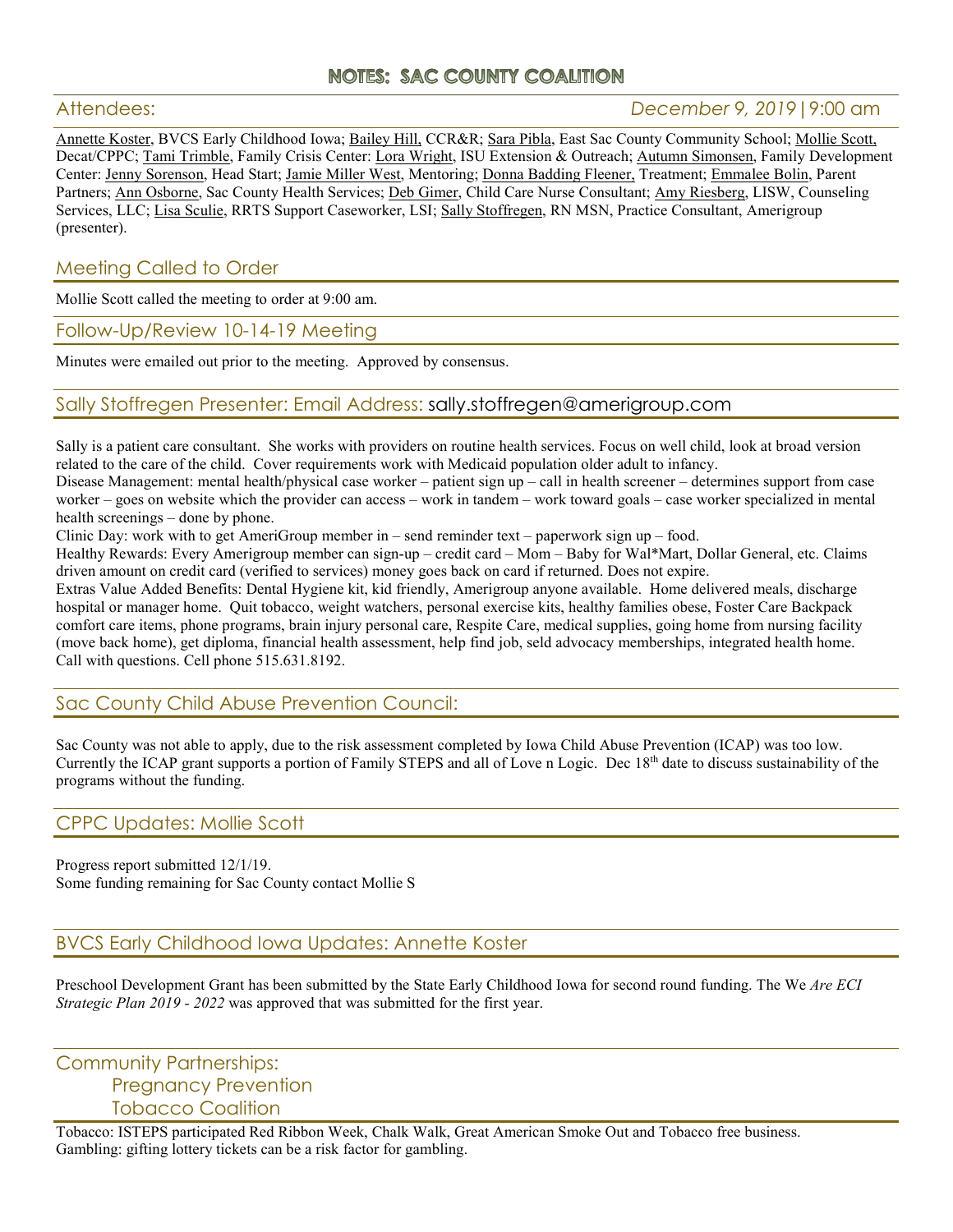## Coalition Attendee Updates

Deb Gimer Child Care Nurse Consutlant: October flu shots to child care provider's center staff, and preschool adults. Funded by BVCS Early Childhood Iowa. Working on the Quality Rating System (QRS) with Kids World. Provide Technical Assistance for the State. Trainings: Sun Safety this spring, to register sign up on the DHS Training Registry (soon to be i-power).

Amy Reisberg, LLC, Counseling Services: Offices in Sac and Carroll Rural Behavioral Health offices. Lisa Sorenson, School Based Mental Health, School Worker (grant through Decat) to work with kids and families in schools, provide referrals, knowledgeable of services, referrals from school and parents. Working with around 20 at East Sac Schools elementary and high school. Struggling with BHIS referrals (person very busy). Question, does Boys Town offer services in Sac County? Therapy referrals family choice, SBYSW hub keep in communication, relay to others participating.

Emily Bolin Parent Partner: Currently have no on in Sac County participating in the program, had a client recently close. Help parents involved in Department of Human Services (DHS). They do not have to have court involvement. Need three items if referring 1) client name 2) DHS Worker 3) County.

Kelsy Hipnar Season Center: Season Trauma Informed Care Network. Three full-time therapist, physiatrist care three time a month in Carroll. Open house on January 17<sup>th</sup>.

Donna Badding Fleener, New Opportunities, Treatment: Substance abuse in Sac City office on Monday for evaluations. Counseling Serivces, OWI evaluations, legal or seek help for substance abuse/recovery program. **M**edication **A**ssisted **T**reatment (MAT) is now offered through a new on-site MAT clinic located at New Opportunities in Carroll. Phone 1-800-642-6330. Partnering with United Community Services (USC) help with opioid addiction, work with client's medication side.

Mackenzie DeJong, Human Sciences Specialist for Family Life, ISU Extension & Outreach: Serving 12 Counties (3 down four across) Birth to Death. David Brown moved to a State Level Farm Stress position.

- Parenting in Middle
- Science of Parenting.org
- Every day parenting ACEs
- Podcast in spring

Sara Ribel, East Sac County Principal: Learn about services in Sac County. Question does Sac County have a Student Empowerment Resilience Team (SERT)? School brings student name to the table, to identify services "wrap" around services. In the past the school counselor had a program set up for Sac County, a confidentiality from was in place, membership limited.

Kendall Esteves Lutheran Services in Iowa: Recruit Foster/Adopt keep children in home and support. Currently not a lot of families in Sac County. Foster Closet is in need of donations, starter kit, if know of groups, looking to support a cause, please let them know about the Foster Closet.

Bailey Hill, CCR&R, Child Care Consultant: Work with Child Care Provider and DHS Licensed Centers. Sac County has 8 licenses Centers/Preschools and 1 DHS Registered Home. If anyone who wants to be registered contact Bailey. Monetary incentives, BVCS Early Childhood Iowa funds the **B**usiness **I**nvestment **P**rogram (BIP), one provider in Sac has qualified, earn amounts when participate in the QRS (able to purchase items). IDPH grant to encourage physical activity, NAAPSAC five hour training, be registered on the 5210 sites.

Lora Wright ISU Extension & Outreach: Program being offered: agriculture, Leading Communities (26 signed up), Sewing workshops for kids, Clover kids, Pick a Better Snack.

Jenny Sorensen, Head Start, Family Advocate: Shared program in Schaller (11 students) and standalone class in Sac City (19 students). Will start recruiting after Christmas break. Application verification, contact Jenny FDC Sac 712.662.3236; Cell 712.830.1326; FDC Calhoun 712.297.7721 primarily income based, Foster Care, and IEP for 3, 4 and 5 years of age. Age is by September 15, can register if they turn three within the year, if they are on an IEP.

Autumn Simonson, Family Development Center (FDC): This Friday will distribute Toys for Tots to 180 families. December 18<sup>th</sup> from 4:00 to 6:00 Mobile Food Pantry at the VFW Hall. Truck comes around noon volunteers needed contact Autumn if able to assist phone 712-662-3236 email: asimonsen@newopp.org.